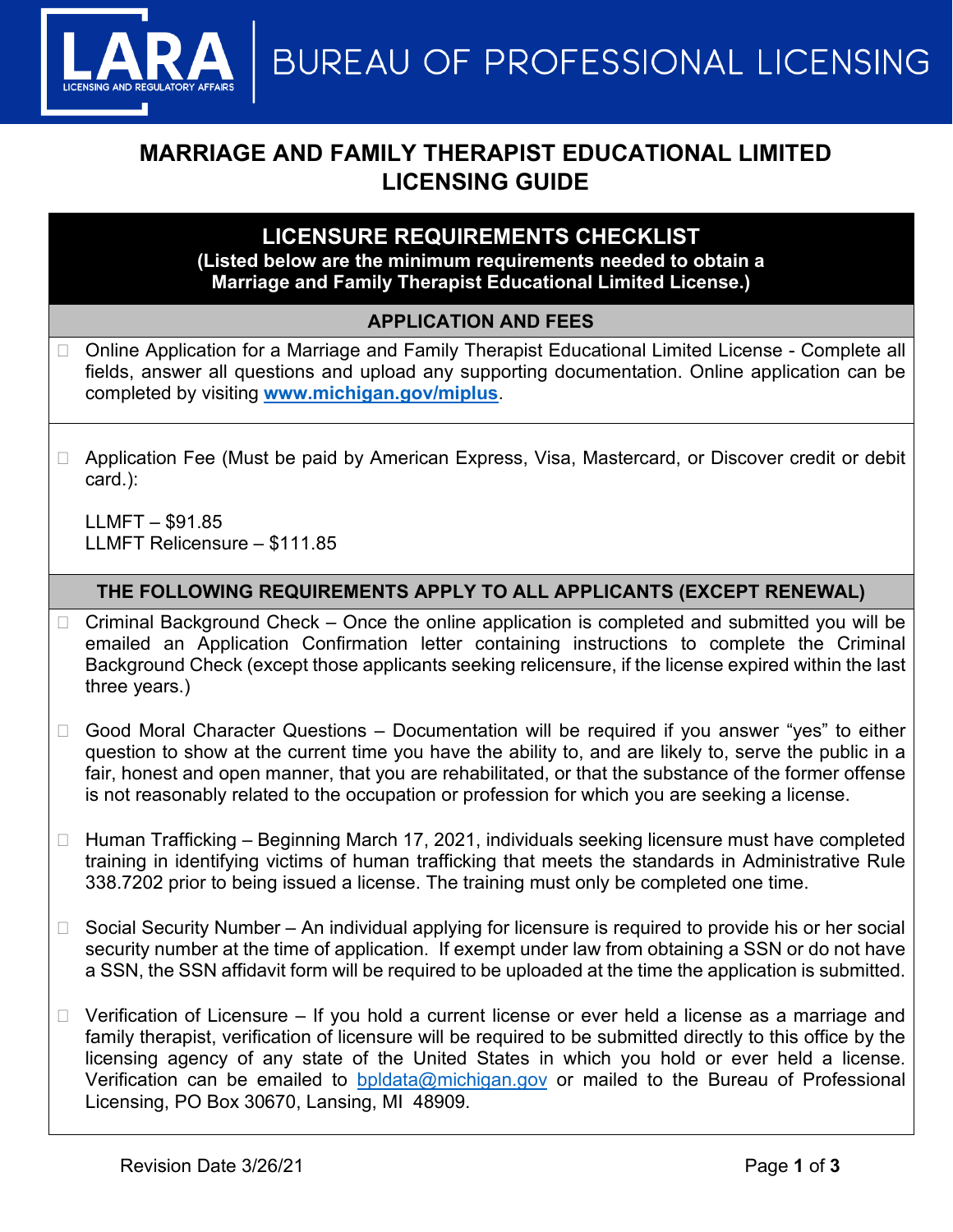#### **MICHIGAN MARRIAGE AND FAMILY THERAPY LICENSING GUIDE**

- □ Professional Education Name of School Attended and Name of Educational Program Completed
- □ English Language Proficiency- An individual applying for licensure must demonstrate a working knowledge of the English language. This can be established if either the applicant's required health professional educational program was taught in English, a transcript establishes the applicant earned not less than 60 college level credits from an English-speaking graduate or undergraduate school, or that the applicant obtained a passing score on an approved English proficiency exam as established by the department under  $R$  338.7002b(2) of the Public Health Code – General Rules.

#### **ADDITIONAL REQUIREMENTS FOR LLMFT LICENSURE**

- Final, Official Transcripts Transcripts must be submitted directly to our office from the school attended and meet the standards set forth by the Board. Transcripts can be emailed to [bpldata@michigan.gov](mailto:bpldata@michigan.gov) or mailed to the Bureau of Professional Licensing, PO Box 30670, Lansing, MI 48909.
- $\Box$  Certification of Marriage and Family Therapy Education Form  $-$  This must be submitted directly to our office from the school attended and meet the following standards:
	- $\triangleright$  Graduate from an educational program that is accredited by the Commission on Accreditation for Marriage and Family Education (COAMFTE), OR 1) Graduate with a master's or doctoral degree from a regionally accredited institution that includes a) three courses (at least 6 semester or 9 quarter hours) in family studies; b) three courses (at least 6 semester or 9 quarter hours) in family therapy methodology; c) three courses (at least 6 semester or 9 quarter hours) in human development, personality theory, or psychopathology; d) at least 2 semester or 3 quarter hours in ethics, law and standards of professional practice; e) at least 2 semester or 3 quarter hours in research.
- □ Supervisor's Evaluation of Applicant's 300 Hours of Direct Client Contact Form This must be completed by the supervisor.
	- Complete an eight-month supervised practicum experience that includes at least 300 direct client contact hours and meets the standards set forth by the Board. This requirement does not apply to those with a doctoral degree from a COAMFTE-accredited program.

### **ADDITIONAL REQUIREMENTS FOR LLMFT RELICENSURE**

□ Online application can be completed by visiting **www.michigan.gov/miplus**. Once logged in, select **Licenses**, select "**Modification**" next to your license number and then select **"Relicensure."**